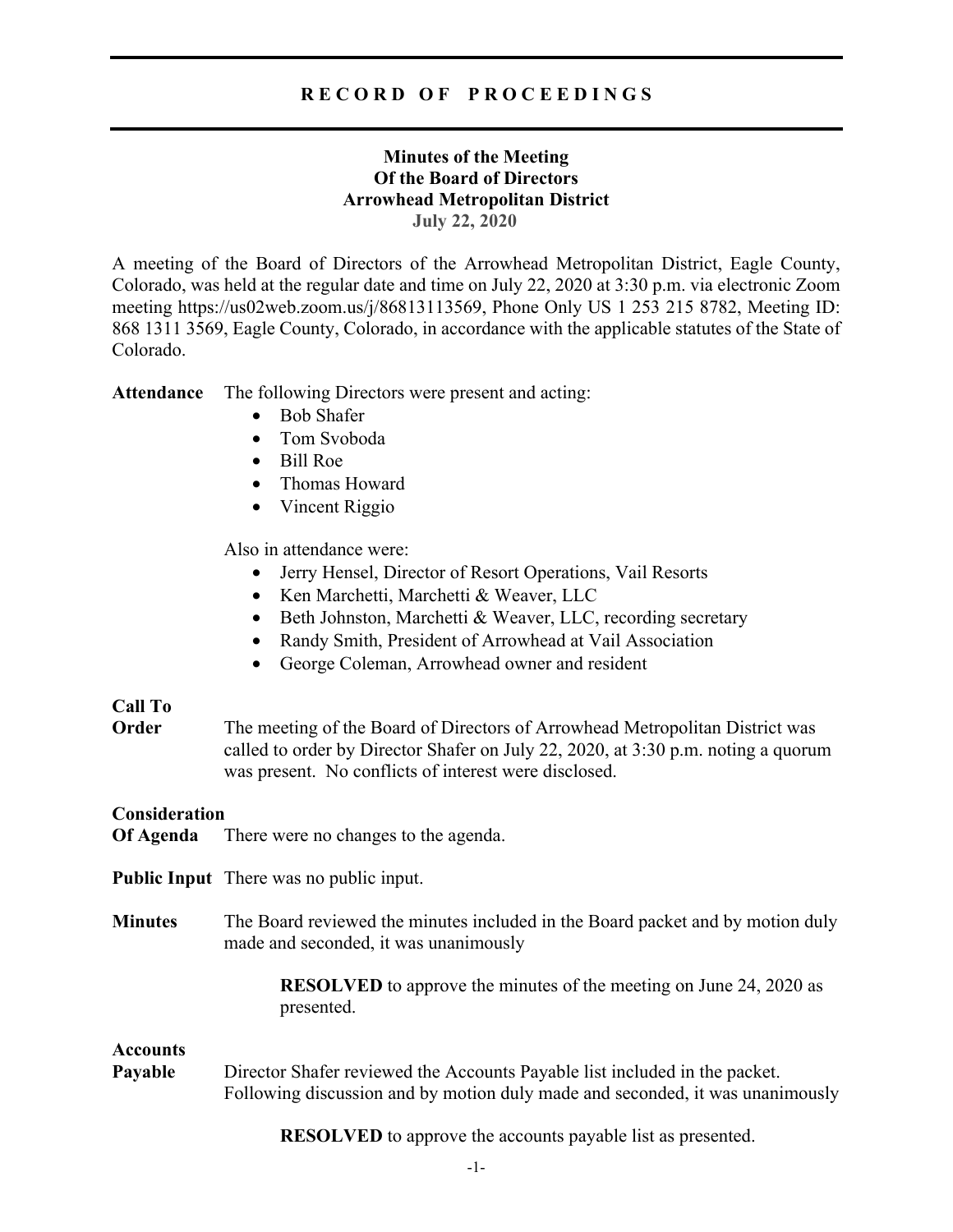# **R E C O R D O F P R O C E E D I N G S**

#### **Arrowhead Metropolitan District Board of Directors July 22, 2020 Meeting Minutes**

## **Encroachment**

**Agreement** Mr. Hensel reviewed the proposed project at 331 Aspen Ridge Lane and recommended approval of the Agreement as no utilities were currently in the encroached area designated by the Agreement. Following discussion and by motion duly made and seconded, it was unanimously

> **RESOLVED** to approve the Encroachment Agreement for 331 Aspen Ridge Lane as presented.

**AVA Update** Mr. Smith reviewed the following activity for Arrowhead at Vail Association:

- The July AVA meeting would be held next week.
- The Proposed Rules and Regulations for bicycle traffic in Arrowhead were sent out to owners and comments were expected to be reviewed at the August AVA meeting. Comments received so far included pedestrians should be directed to walk against traffic at all times, increase privacy with further restrictions on general public, and not to implement the Rules at all.
- Real Estate transactions continued to improve with several transactions closed or under contract.

## **Operations**

**Report** Director Shafer commented that the new sidewalk looked great. Mr. Hensel reported:

- The road repairs were expected to be completed by the end of this week.
- The speed bump in the exit lane of Arrowhead Drive was completed and seems to be effective.
- Striping and refreshing of the crosswalks and golf crossings would be completed next week.
- The battery on the old speed sign cannot be replaced so the sign no longer works. The Board authorized the purchase of a new sign for a price not to exceed \$1200 to replace the old sign.

Mr. Hensel outlined a situation in the Riverdance subdivision explaining that two properties that would access the open space and public ponds via a neighboring property were now being denied that access by the new owner of the property. Mr. Hensel requested permission from the Board to work with Mr. Collins to research access options for the effected properties and develop a suitable solution for all parties. The Board agreed to Mr. Hensel engaging Mr. Collins for a resolution.